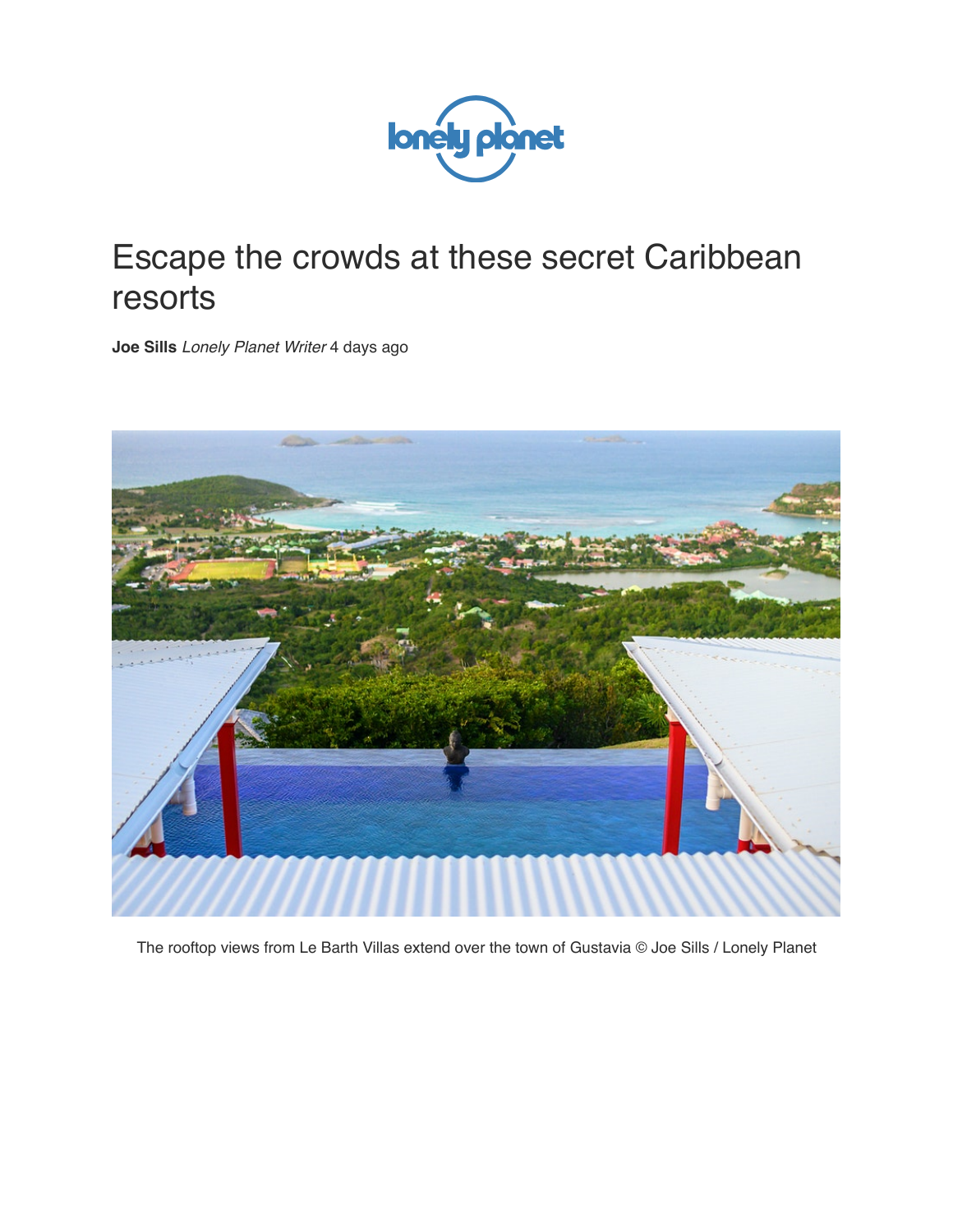A cold drink, warm sunshine, and the sound of the roaring sea – or is that a roaring jet? If you're lounging in the Caribbean near major airports like Montego Bay, Nassau or Punta Cana, your Caribbean vacation could be interrupted by the din of jetliners ferrying visitors into and out of a tropical paradise. But, if you go a little further and pack a little lighter, you can escape the crowds behind the whir of a propeller blade at these exclusive Caribbean resorts. *Editor's note: Please check the latest travel restrictions before planning any trip and always follow* 

*government advice.*

## 1. Le Barthélemy Hotel & Spa – St-Barth

Landing in [St-Barth](https://www.lonelyplanet.com/st-barthelemy) can either be a breeze or a nail-biter, depending on local winds. One route sends visitors onto Gustaf III Airport's single stretch of tarmac over the marina of Baie de St Jean and sets them down smoothly. The other route? Let's just say it involves a sharp plunge over a mountaintop. A narrow road meanders a 20-minute route from the airstrip to the quiet cove occupied by [Le Barthélemy Hotel & Spa](https://www.lebarthelemyhotel.com/en). There, a backdrop of windsurfers and beachgoers paint a real-life portrait of paradise from the seaside rooms and two award-winning restaurants that overlook the turtle-laden, tropical lagoon. Le Barthélemy even offers entire seaside houses or a one-of-a-kind mountaintop cabin via its sister brand, Le Barth Villas.